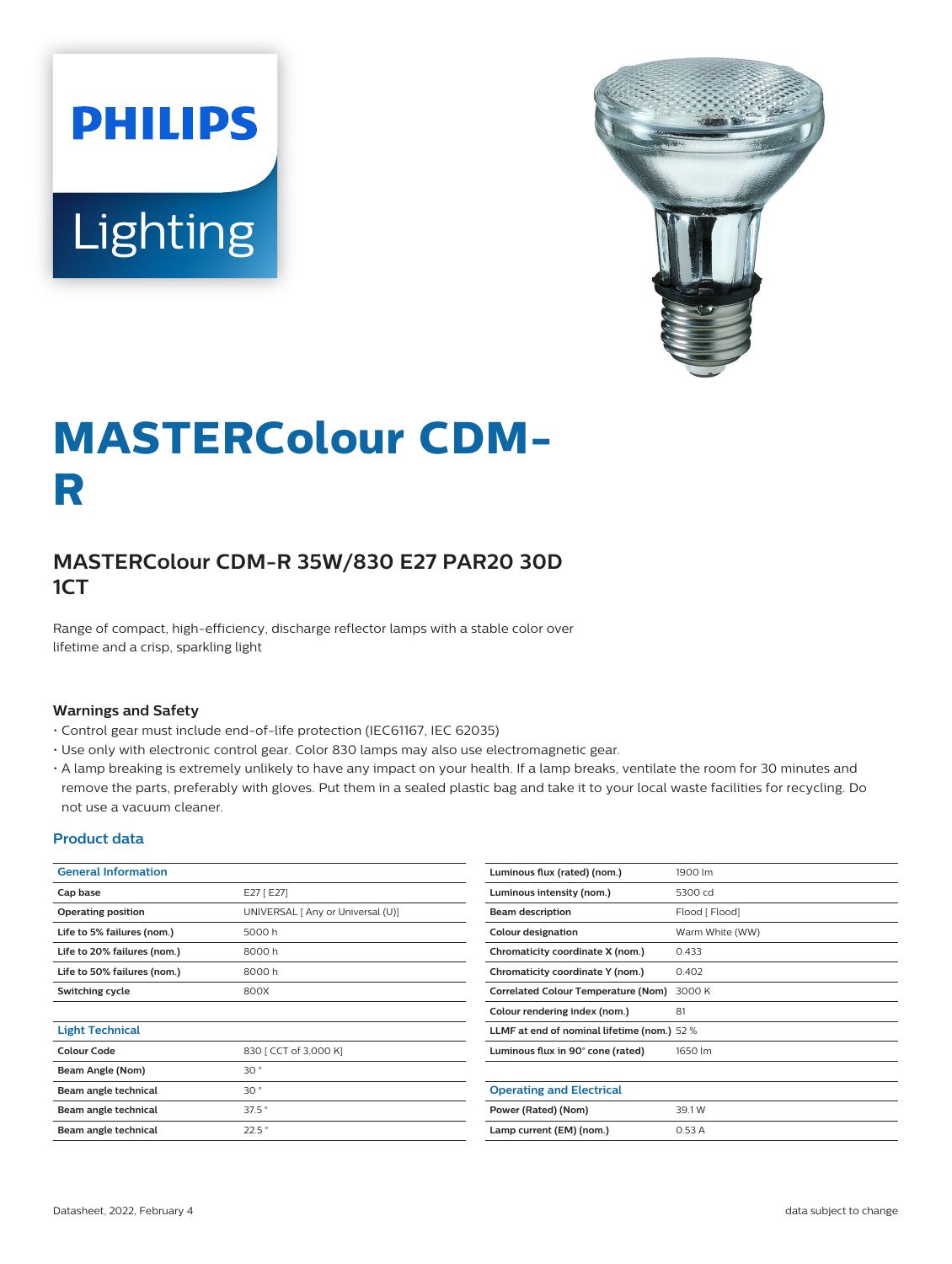## **MASTERColour CDM-R**

| Ignition supply voltage (max.)   | 198 V            |
|----------------------------------|------------------|
| Ignition peak voltage (max.)     | 5000 V           |
| Ignition supply voltage (min.)   | 198 V            |
| Re-ignition time (min.) (max.)   | $15 \text{ min}$ |
| Warm-up time to 60% light (nom.) | 120 <sub>s</sub> |
| Ignition time (max.)             | 30 <sub>s</sub>  |
| Voltage (Max)                    | 96 V             |
| Voltage (Min)                    | 80 V             |
| Voltage (Nom)                    | 88 V             |
|                                  |                  |

| Bulb temperature (max.)           | 300 °C                               |  |  |
|-----------------------------------|--------------------------------------|--|--|
| Cap-base temperature (max.)       | 200 $°C$                             |  |  |
|                                   |                                      |  |  |
| <b>Product Data</b>               |                                      |  |  |
| Full product code                 | 871150021184200                      |  |  |
| Order product name                | MASTERColour CDM-R 35W/830 E27 PAR20 |  |  |
|                                   | 30D 1CT                              |  |  |
| EAN/UPC - product                 | 8711500211842                        |  |  |
| Order code                        | 21184200                             |  |  |
| SAP numerator - quantity per pack | 1                                    |  |  |
| Numerator - packs per outer box   | $12^{1}$                             |  |  |
| <b>SAP material</b>               | 928084000691                         |  |  |
| SAP net weight (piece)            | $0.111$ kg                           |  |  |
| <b>ILCOS</b> code                 | MRS/UB-35/830-H-E27-63.5/96/30       |  |  |

**Energy consumption kWh/1,000 hours** 42 kWh

**Luminaire Design Requirements**

# **Controls and Dimming**

| Dimmable               | NΩ    |
|------------------------|-------|
| Run-up time 90% (max.) | 3 min |
|                        |       |

#### **Mechanical and Housing**

| <b>Lamp Finish</b> | Clear                 |
|--------------------|-----------------------|
| <b>Bulb shape</b>  | PAR20 [ PAR 2.5 inch] |
|                    |                       |

# **Approval and Application**

**Mercury (Hg) content (nom.)** 2.8 mg

#### **Dimensional drawing**



| Product                        | $D(max)$ D              | $C(max)$ $C$ |  |
|--------------------------------|-------------------------|--------------|--|
| MASTERColour CDM-R 35W/830 E27 | 65 mm 64 mm 95 mm 92 mm |              |  |
| PAR20 30D 1CT                  |                         |              |  |

#### **MASTERColour CDM-R 35W/830 E27 PAR20 30D 1CT**

#### **Photometric data**

 $\sqrt{2\pi r}$ 



#### Datasheet, 2022, February 4 2 data subject to change